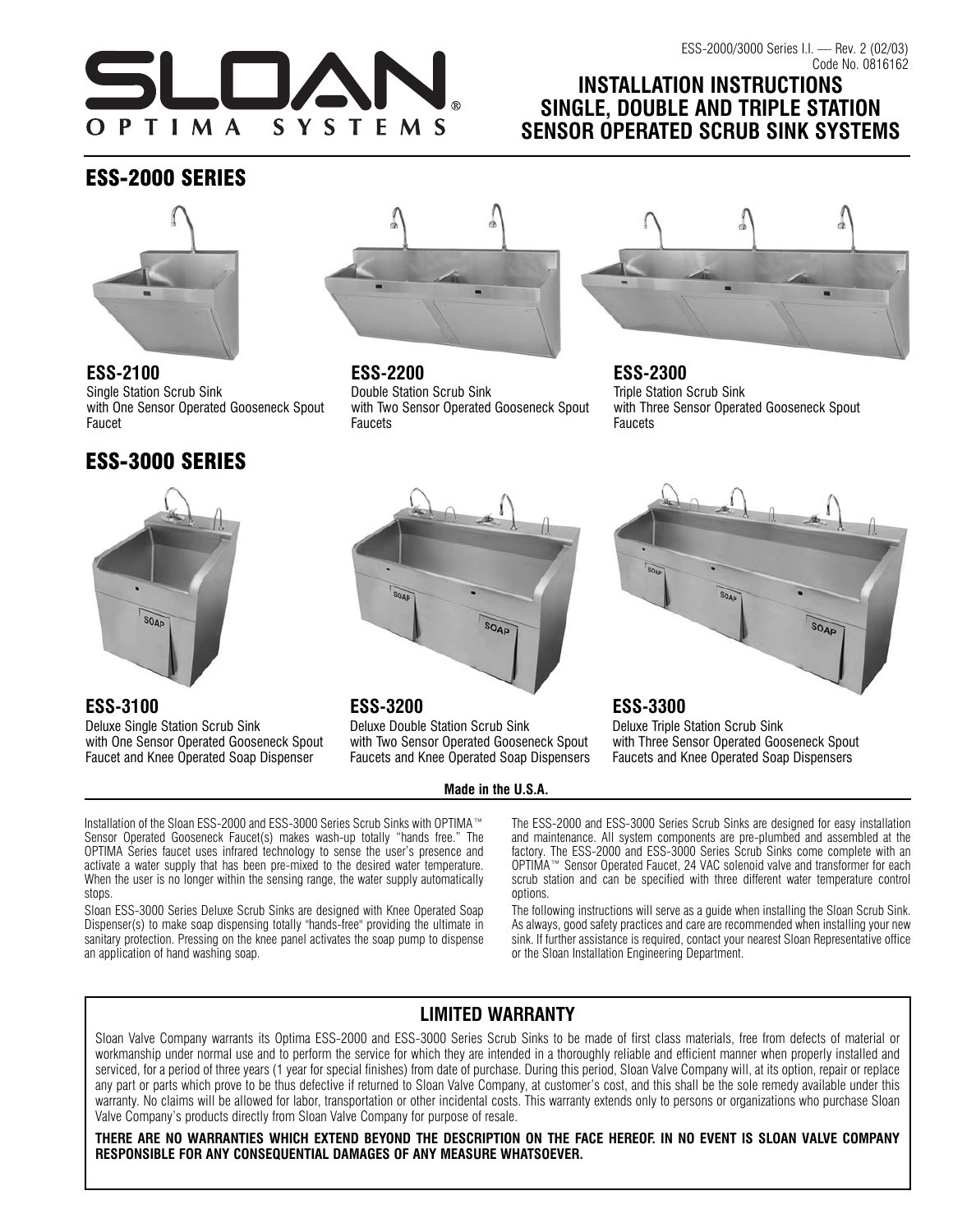### Single Station Scrub Sink

**MODEL ESS-2100-C — 2.2 gpm (8.3 Lpm) Max. — Laminar Flow Spray Head MODEL ESS-2100-H — 2.2 gpm (8.3 Lpm) Max. — Shower Spray Head (Shown)**

**SINK WEIGHT (Empty) — 200 Lbs. (90 Kg)**



*Figure 1B*

### Deluxe Single Station Scrub Sink

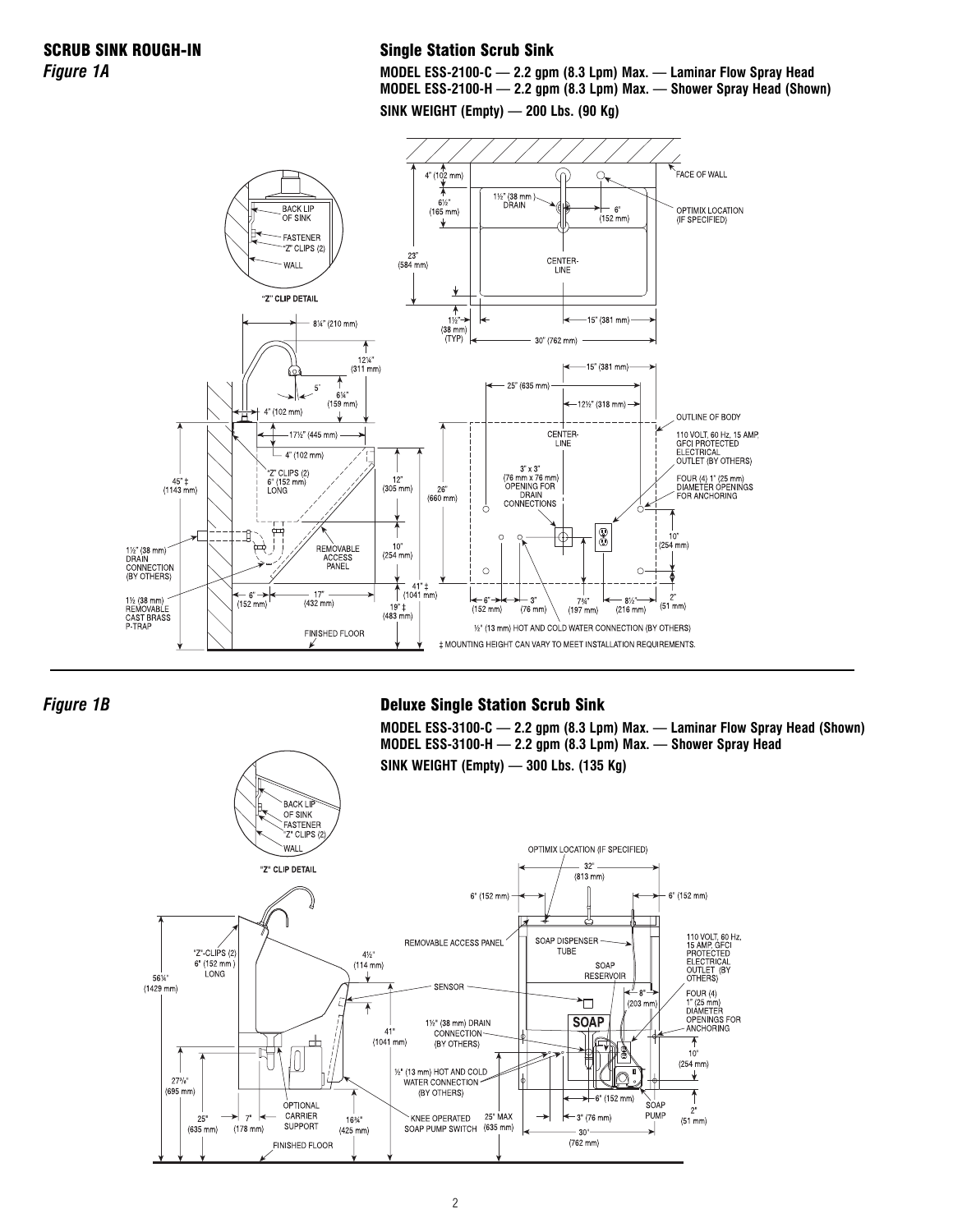### SCRUB SINK ROUGH-IN (Continued) *Figure 1C*

### Double Station Scrub Sink





*Figure 1D*

### Deluxe Double Station Scrub Sink

**MODEL ESS-3200-C — 2.2 gpm (8.3 Lpm) Max. — Laminar Flow Spray Head (Shown) MODEL ESS-3200-H — 2.2 gpm (8.3 Lpm) Max. — Shower Spray Head SINK WEIGHT (Empty) — 340 Lbs. (153 Kg)**

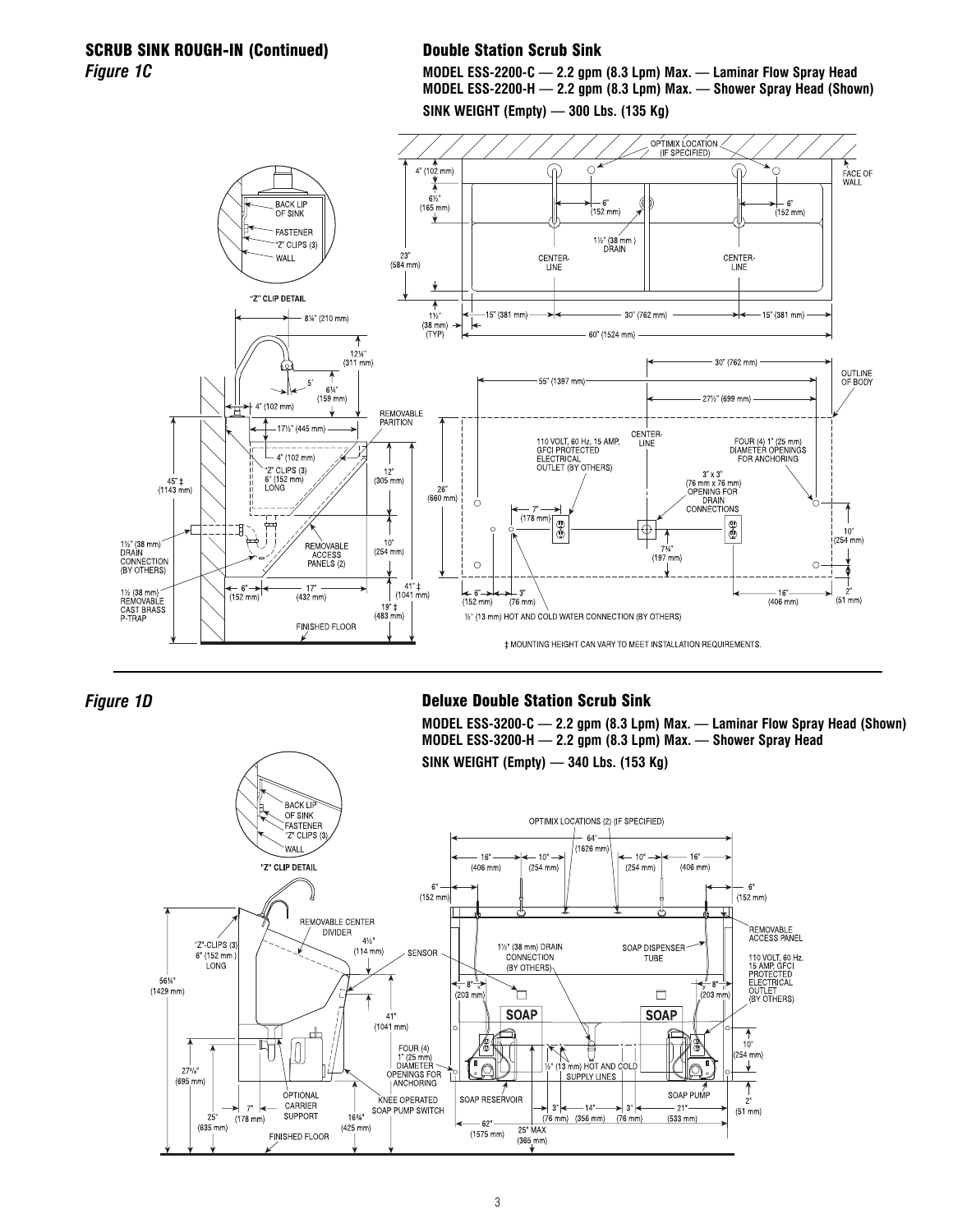### SCRUB SINK ROUGH-IN (Continued) *Figure 1E*

### Triple Station Scrub Sink





### *Figure 1F*

### Deluxe Triple Station Scrub Sink

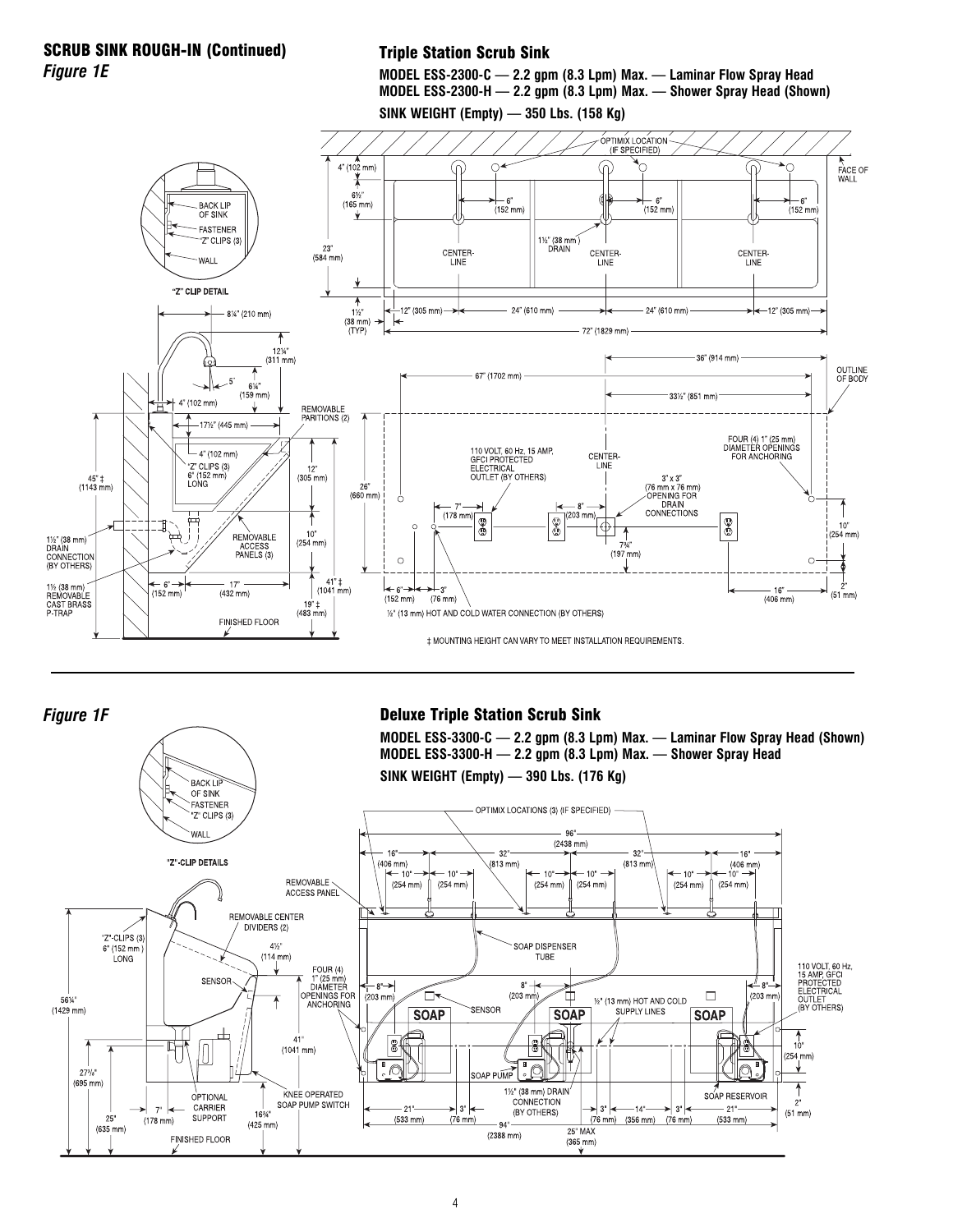### PRIOR TO INSTALLATION

Prior to installing the Sloan ESS-2000 or ESS-3000 Series Scrub Sink, install the items listed below. Also, refer to Figures 1A through 1F.

- Electrical Receptacles for Plug-In Transformers (1 for each scrub station) Install Ground Fault Interrupt (GFCI) electrical receptacles for plug-in transformers — 120 VAC, 2 amp service for each ETF-233 (24 VAC, 35 VA) plug-in transformer used.
- Hot and cold water supply lines with supply stops or tempered water supply line with supply stop
- Drain line

#### *Important:*

- *ADEQUATE STRUCTURAL SUPPORT IN OR BEHIND THE WALL IS REQUIRED. REFER TO THE APPROPRIATE ROUGH-IN DIAGRAM ON PAGES 2 THROUGH 4 FOR DRY WEIGHT OF SINK. STRUCTURAL SUPPORT MUST WITHSTAND WEIGHT OF SINK WHEN FILLED WITH WATER.*
- *ALL ELECTRICAL WIRING SHOULD BE INSTALLED IN ACCORDANCE WITH NATIONAL/LOCAL CODES AND REGULATIONS.*
- *ALL PLUMBING SHOULD BE INSTALLED IN ACCORDANCE WITH APPLICABLE CODES AND REGULATIONS.*
- *A 24 VAC STEP-DOWN TRANSFORMER MUST BE USED.*
- *DO NOT PLUG TRANSFORMER INTO POWER SOURCE (RECEPTACLE) UNTIL ALL*

### INSTALLATION INSTRUCTIONS

### Step 1 — Unpack Scrub Sink

Carefully remove Sink from its protective carton. Examine the carton for additional parts before discarding packaging material.

#### Step 2 — Remove Access Panel (2000 Series Sinks Only)

Remove Access Panel from Sink by lifting up and pulling outward on the handle located at the bottom of the Access Panel. Refer to Figure 2. Do not use excessive force. The Access Panel is not attached to the Sink with any fasteners. For double and triple station sinks, remove all remaining Access Panels.



*WIRING IS COMPLETED. PERMANENT DAMAGE TO THE TRANSFORMER AND CIRCUIT CONTROL MODULE WILL RESULT IF 24 VAC WIRES TOUCH EACH OTHER OR SHORT WHEN POWER SUPPLY IS ACTIVE.*

• *BEFORE CONNECTING FLEX HOSES TO SUPPLY STOPS, FLUSH ALL WATER LINES UNTIL WATER IS CLEAR.*

### TOOLS REQUIRED FOR INSTALLATION

- Electric drill for drilling anchor holes.
- Screwdriver for installing "Z" clip fasteners.
- Socket or open end wrench for installing anchoring fasteners.
- Open end wrench for connecting water lines.
- Pipe wrench for installing drain line.

### SCRUB SINK LOCATION

Determine the appropriate wall location for the Scrub Sink. Consider that hot and cold water supply lines, a drain line, and an electrical source (receptacle) will be required. Compare the physical dimensions of the Scrub Sink to the space available for the installation. If wall is not load bearing, a carrier may be required behind the wall. Refer to the appropriate Rough-in diagram on Pages 2 through 4, Figures 1A through 1F, for Scrub Sink dimensions.

Prior to Scrub Sink installation, electric wiring, plumbing supply and drain must be installed as illustrated in the Rough-in diagrams on Pages 2 through 4, Figures 1A through 1F.

### Step 3 — Install "Z" Clips to Wall (Figure 3)

Install "Z" Clips (using installer furnished fasteners) so that mounting holes measure 43¾ inches (1,111 mm) from floor surface for a standard 41 inch (1,041 mm) sink height. Refer to Figure 3 for complete dimensioning details.

*NOTE: Mounting height can vary to meet individual installation requirements. Adjust all rough-in and mounting dimensions accordingly.*

### Step 4 — Mark Mounting Hole Locations on Wall

With the help of an assistant, carefully lift and hang the Scrub Sink onto the Z-clips. Position Sink as required. Refer to Figure 4.

For 3000 Series Scrub Sinks, lift the Latch under the Knee Activated Soap Panel, then lift Knee Activated Soap Panel to gain access to mounting holes. Refer to Figure 5. Mark all four (4) Anchoring Hole locations using Sink as a template. Refer to Figure 6.

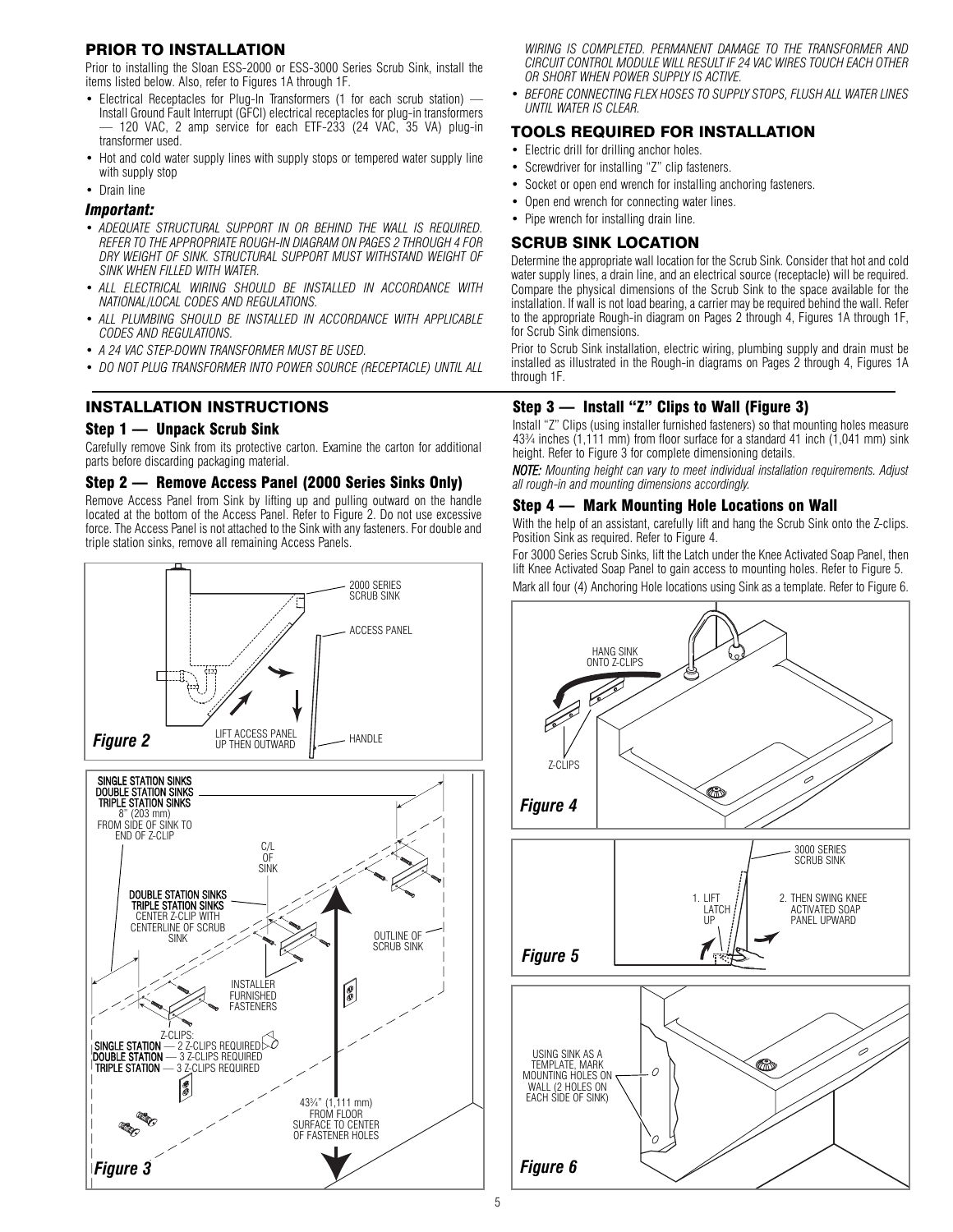### Step 5 — Install Anchoring Hardware (Figure 7)

Carefully remove the Sink from the wall and place in a safe location.

Drill a 1" (25 mm) diameter hole into the wall at each of the four (4) locations marked in Step 4. Refer to Figure 1 Rough-in Diagrams for further details on mounting hole positioning. (Mounting height can vary to meet individual installation requirements.) Install the four (4) Anchors for Sink as instructed in the Anchor Manufacturer's Installation Instructions.



#### Step 6 — Mount Scrub Sink to Wall (Figure 8)

With the help of an assistant, carefully lift and hang the Scrub Sink onto the Z-clips. Position Sink so that the four (4) Sink mounting holes are aligned with the wall anchors located in the wall.

Install and tighten the four (4) Anchoring Fasteners securely.



#### Step 7 — Install Drain (Figure 9)

Install Drain Line and "P" Trap (furnished by installer) as instructed in the Manufacturer's Installation Instructions.



#### Step 8 — Connect Water Supply Lines (Figure 10)

Note: If installation includes a MIX-110-A or MIX-70-A Mixing Valve, install mixing valve before connecting the water supply lines. Refer to the Installation Instructions supplied with the Sloan mixing valve.

*Important: Before connecting water supply lines to Supply Stops, flush all water lines until water is clear.*



Connect hot and cold water supply lines to Supply Stops. (Supply Stops have a 1/2" male pipe thread inlet.) Open Supply Stops completely.

*Note: If sink is ordered without a mixing valve, a single pretempered water supply line must be installed.*

#### Step 9 — Connect Transformer (Figures 11 and 12)

*Important: DO NOT plug Transformer into receptacle until all wiring has been completed.*

The Transformer is designed to be plugged into a 120 VAC Ground Fault Interrupt (GFCI) wall receptacle. It is supplied with a 10 foot Cable; however, this Cable can and should be shortened to meet installation requirements.



Separate and strip one end of Transformer Power Cable approximately 3/16 to 1/4 inch (5 to 6 mm). Install Transformer Strain Relief 3 inches (76 mm) from stripped end of Power Cable. Squeeze Strain Relief with a pliers and insert stripped end of Power Cable and Strain Relief into 3/8 inch (10 mm) hole in Control Module as shown in Figure 12.



*Important: Twist stranded ends of Power Cable before inserting into Terminal Block. Fraying of Stranded Power Cable Wire can cause a short and damage the Control Module and Transformer when power is supplied.*

Connect Power Cable to Terminal Block on Connector Board. Refer to Figure 13 for location of 24 Volt Terminal Block on Connector Board.







#### Step 10 — Plug Transformer into Receptacle (Figure 15)

Make sure that power is supplied to the receptacle(s). Plug the Transformer into the lower receptacle. For double and triple station sinks, plug the remaining Transformers into the remaining receptacles.

*Important: Plug-in Transformer MUST be used with a Ground Fault Interrupt (GFCI) Receptacle to help prevent possible electrical shock.*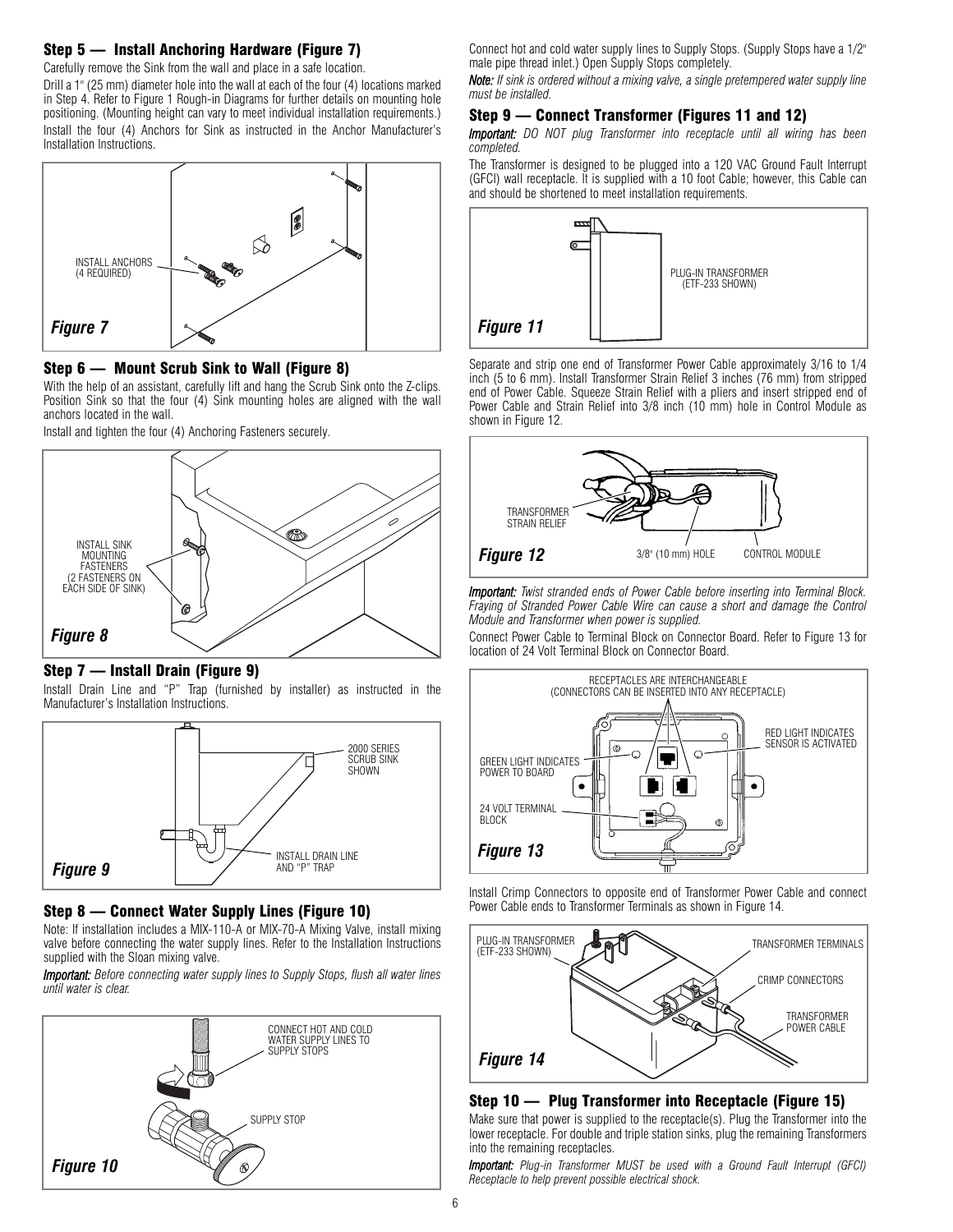

#### Step 11 — Fill Soap Dispenser Reservoir with Soap (3000 Series Sinks Only)

Lift the Knee Activated Soap Panel to gain access to the Soap Dispenser Reservoir. Remove the Reservoir Cover, fill the Reservoir with soap, and replace the Reservoir Cover.

#### Step 12 — Plug Soap Dispenser into Receptacle (3000 Series Sinks Only)

Plug the Soap Dispenser power cord into the upper receptacle. For double and triple station sinks, plug the remaining Soap Dispenser power cords into the remaining receptacles.

### Step 13 — Start-Up

*Note: The Control Module is equipped with two (2) LED indicators. When the Board is supplied with power from the Transformer, the green LED will illuminate. When the Sensor is activated, the red LED will illuminate. Refer to Figure 13 for location of LED indicators.*

Open Supply Stops. With Aerator or Spray Head removed, activate Faucet for thirty (30) seconds by moving in front of Sensor. The Solenoid Valve should "click" and water should flow from the Spout. If this does not occur, refer to the Troubleshooting section of this Installation Instructions.

Close Supply Stops and install Aerator or Spray Head in Spout and tighten securely. Reopen Supply Stops, activate Faucet and check for leaks.

Install the Control Module Cover using the Screws supplied.

### Step 14 — Install Access Panel (2000 Series Sinks Only)

Slide top of Access Panel up into Sink opening, then swing Panel inward until flush with Sink Frame, and then lower Panel into slot of Sink Frame. Do not use excessive force. For double and triple station sinks, install all remaining Access Panels.



### Step 15 — Secure Knee Activated Soap Panel (3000 Series Sinks Only) (Figure 17)

Lower the Knee Activated Soap Panel, then lift the Latch under the Knee Activated Soap Panel over and behind the Lock. Lower the Latch to secure the Knee Activated Soap Panel. Refer to Figure 17. For double and triple station sinks, secure all remaining Panels as instructed above.



### **OPERATION**

- 1. A continuous invisible beam of infrared light is emitted from the sensor located at the top front edge of the sink.
- 2. As the user enters the beam's effective range, the beam is reflected back into the sensor receiver and activates the solenoid valve. Tempered water flows from the faucet into the sink until the user is no longer detected.



3. When the user moves away from the sensor, light is no longer reflected to the sensor. An electrical signal then deactivates the solenoid valve, stopping the water flow. The circuit then automatically resets and is ready for the next user.

### CARE AND CLEANING OF CHROME AND SPECIAL FINISHES

DO NOT use abrasive or chemical cleaners (including chlorine bleach) to clean faucets that may dull the luster and attack the chrome or special decorative finishes. Use ONLY soap and water, then wipe dry with clean cloth or towel.

While cleaning the sink area, protect the faucet from any splattering of cleaner. Acids and cleaning fluids will discolor or remove chrome plating.

### TROUBLESHOOTING GUIDE

### Troubleshooting the Faucet

#### No water flows when sensor is activated

Ensure that main power supply is turned "ON." Open control module and check diagnostic lights. Check receptacle, transformer, solenoid, leads and connections.

#### If no lights are illuminated:

1. Control module circuit board is faulty; replace.

#### If green LED is illuminated and red LED illuminates when user is sensed:

- 1. Supply Stop(s) may be closed; open Supply Stop(s).
- 2. Debris may be in Solenoid Filter; remove, clean and reinstall.

#### If green LED is illuminated and red LED DOES NOT illuminate when user is sensed:

- 1. Sensor range is too long (picking up sink); reduce range.
- 2. Sensor is faulty; replace Sensor Module.

#### Very low flow or slow dribble

- 1. Supply Stop(s) may be closed; open Supply Stop(s).
- 2. Debris in Solenoid; disassemble Solenoid; clean and flush.
- 3. Debris may be in Solenoid Filter; remove, clean and reinstall.
- 4. Debris is in Aerator or Spray Head; remove, clean and reinstall.

### False triggering (unit activates by itself)

1. Sensor range is too long; reduce range. Check surroundings for factors that can contribute to sensor detection problems; for example, bright lights, highly reflective surfaces, sunlight, etc.

### Continues to run (even after power to faucet has been disconnected)

- 1. Solenoid valve is installed backwards.
- 2. Debris is in Solenoid, won't close properly; remove operator and clean. Reassemble in the same manner.

# Troubleshooting the Soap Dispenser

### Soap does not dispense from the spout.

- 1. Soap reservoir is empty. Check the soap reservoir and fill if necessary.
- 2. Soap dispenser is not plugged in. Plug the soap dispenser power cord into the wall receptacle.
- 3. Power is not supplied to the wall receptacle. Check to make sure that power is being suppled to the wall receptacle.

#### How does one keep soap from dispensing while cleaning.

1. Unplug the soap dispenser power cord from the wall receptacle.

If further assistance is required, please contact the Sloan Valve Company Installation Engineering Department at 1-888-SLOAN-14 (1-888-756-2614).